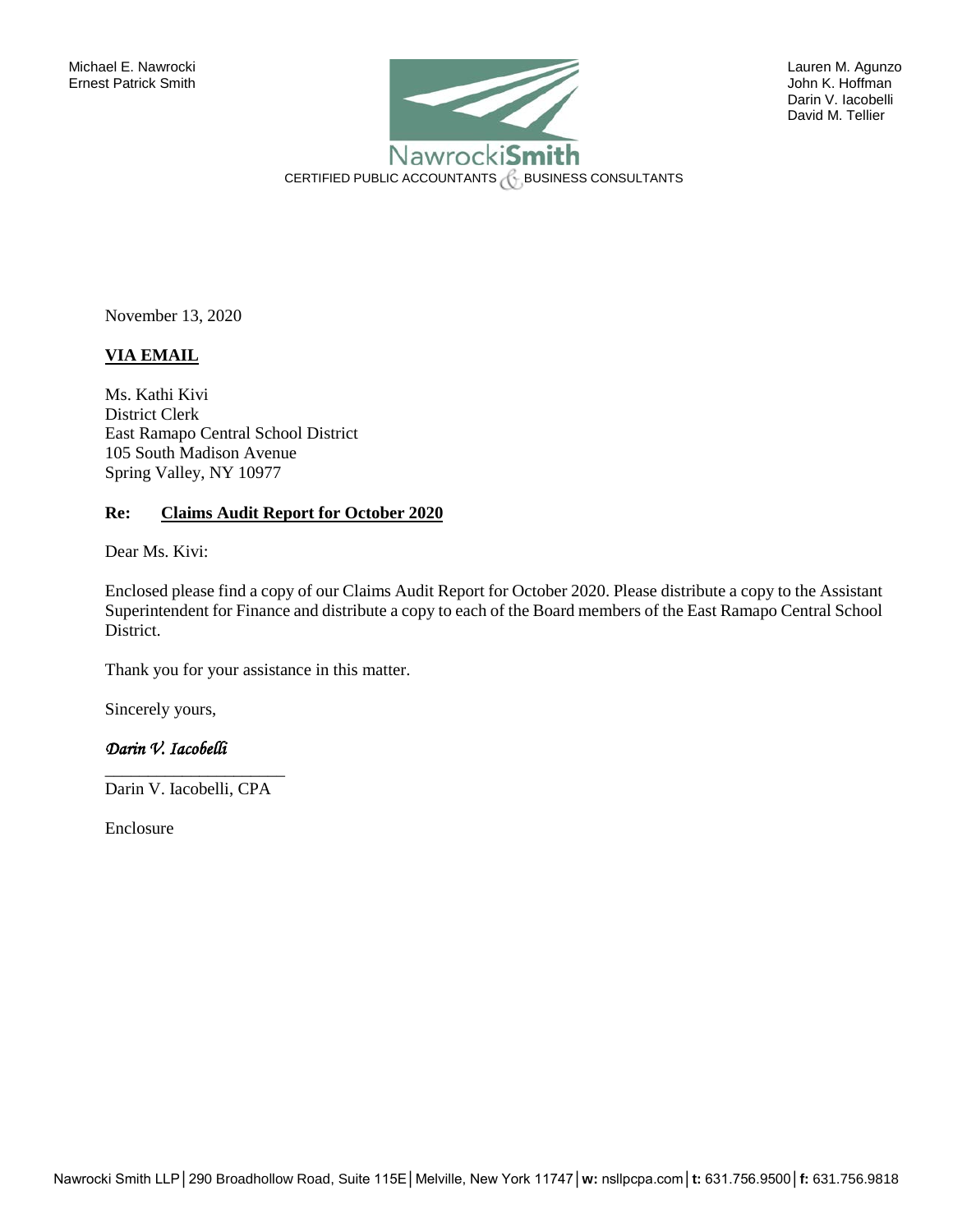

David M. Tellier

November 13, 2020

## **VIA EMAIL**

Board of Education East Ramapo Central School District 105 South Madison Avenue Spring Valley, NY 10977

> *Re: Claims Audit Report for the Month of October 1, 2020 through October 31, 2020*

Board of Education:

We have completed our claims auditing services to the East Ramapo Central School District covering the time period of October 1, 2020 through October 31, 2020. The services we performed, as outlined within our proposal, include reviewing all claims against the District. The purpose of this report is to update the Board of Education on work performed to date, our findings, and recommendations.

For ease of reference we have categorized the remainder of this report as follow:

## **Claims Audit Services**

### **Exhibits**

#### **CLAIMS AUDIT SERVICES**

The claims audit services performed on each claim against the District consisted of:

- 1. Verification of the accuracy of invoices and claim forms.
- 2. Ensuring proper approval of all purchases; checking that purchases constitute legal expenses of the school district.
- 3. Determining that purchase orders have been issued in accordance with Board of Education policy, and applicable state law.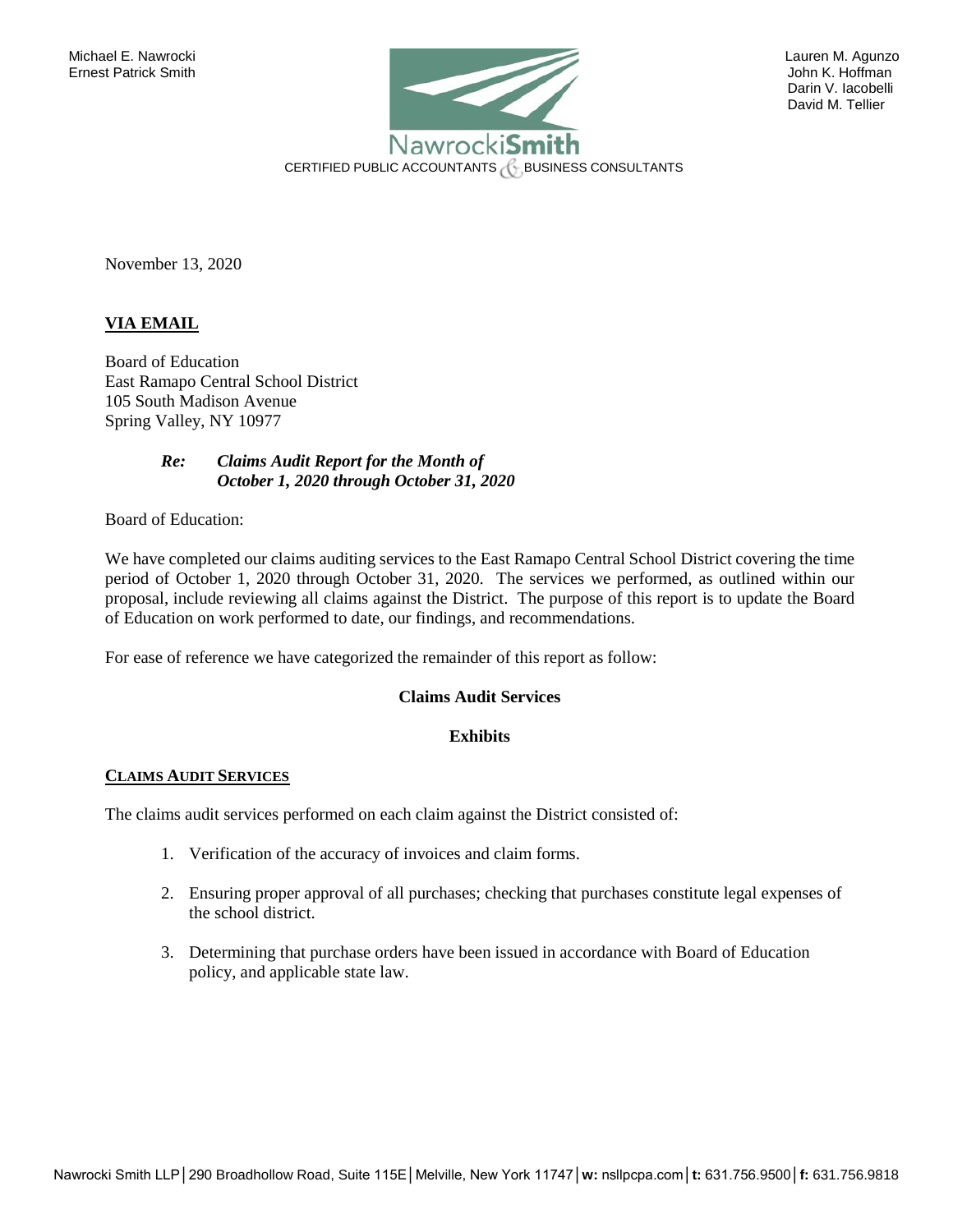# Nawrocki**Smith**

*Board of Education East Ramapo Central School District November 13, 2020 Page 2* 

# *Re: Claims Audit Report for the Month of October 1, 2020 through October 31, 2020*

- 4. Comparison of invoices or claims with previously approved contracts.
- 5. Reviewing price extensions, claiming of applicable discounts, inclusion of shipping and freight charges.
- 6. Approving all charges that are presented for payment which are supported with documentary evidence indicating compliance with all pertinent laws, policies and regulations.

Over the time period of October 1, 2020 through October 31, 2020 we have audited **275** claims against the District in the amount of **\$18,075,880.21** (See attached Exhibit I). We made inquiries and/or observations into **37** claims in the amount of **\$2,239,810.07**. It should be noted that currently, there are no outstanding inquiries in regard to the audit of claims made against the District for the period of July 1, 2020 through October 31, 2020. We have summarized the inquiries and/or observations as well as the resolutions within Exhibit II.

Please note that for comparative purposes, we have attached Exhibit II – "Summary of Inquiries/Resolutions" for each of the prior months, if applicable.

We trust that the foregoing comments are clear. If you have any questions or you would like to discuss this matter further, please contact me at 631-756-9500.

Very truly yours,

*Nawrocki Smith LLP*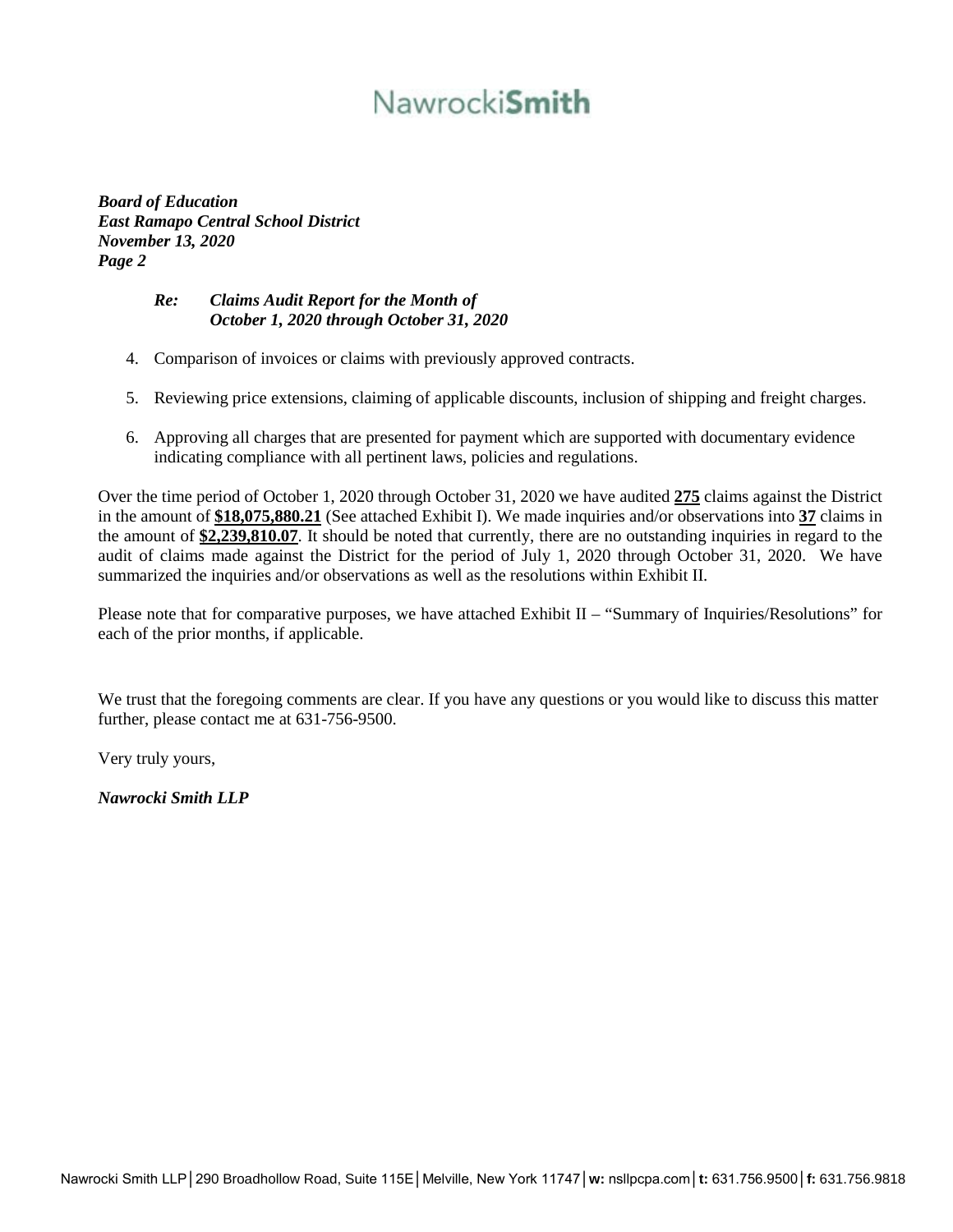| Legend:          |                     |
|------------------|---------------------|
| A - General      | H - Capital         |
| C - School Lunch | TA - Trust & Agency |
| F - Special Aid  | CM - Scholarship    |

| <b>Check Date</b> | <b>Audit Date</b> | Warrant # | Fund | $#$ of        | Value of Checks # of Inquiries | S Value of       | # of Resolved    | # of Outstanding | <b>Check Sequence</b> |
|-------------------|-------------------|-----------|------|---------------|--------------------------------|------------------|------------------|------------------|-----------------------|
|                   |                   |           |      | <b>Checks</b> |                                | <b>Inquiries</b> | <b>Inquiries</b> | <b>Inquiries</b> |                       |
| 10/02/20          | 10/07/20          | 47        |      |               | 25,059.97                      |                  |                  |                  | 413688                |
| 10/08/20          | 10/07/20          | 50        |      | 88            | 1.386.639.47                   | 32,696.49        |                  | -                | 413689-413776         |
| 10/08/20          | 10/07/20          | 53        |      | 28            | 679.492.94                     | 6,450.88         |                  |                  | 53619-53646           |
| 10/08/20          | 10/07/20          | 52        |      |               | 49,155.42                      | 23,353.37        |                  |                  | 392-394               |
| 10/08/20          | 10/07/20          |           | TA   |               | 2.642.39                       |                  |                  |                  | 37207-37221           |
| <b>TOTAL</b>      |                   |           |      | 122           | 2.142.990.19                   | 62,500.74        |                  |                  |                       |

**Claims Audit By Fund East Ramapo Central School District Exhibit I October 2020**

| <b>Check Date</b> | <b>Audit Date</b> | Warrant # | <b>Fund</b> | # of          | \$ Value of Checks # of Inquiries |                 | Value of         | # of Resolved                        | # of Outstanding | <b>Check Sequence</b> |
|-------------------|-------------------|-----------|-------------|---------------|-----------------------------------|-----------------|------------------|--------------------------------------|------------------|-----------------------|
|                   |                   |           |             | <b>Checks</b> |                                   |                 | <b>Inquiries</b> | <b>Inquiries</b><br><b>Inquiries</b> |                  |                       |
| 10/22/20          | 10/21/20          | 60        |             | 86            | 9.611.420.61                      |                 | 35,259.52        |                                      |                  | 413777-413862         |
| 10/22/20          | 10/21/20          | 55        |             |               | 581.551.56                        |                 | 330.00           |                                      |                  | 16438-16444           |
| 10/22/20          | 10/21/20          | 58        |             | 42            | 1,231,941.85                      |                 | 371,617.63       |                                      |                  | 53647-53688           |
| 10/22/20          | 10/21/20          | 59        |             |               | 84.70                             |                 |                  |                                      |                  | 395                   |
| 10/22/20          | 10/21/20          | 56        |             |               | 59.00                             |                 |                  |                                      |                  | 37222                 |
| <b>TOTAL</b>      |                   |           |             | 137           | 11,425,057,72                     | 22 <sup>8</sup> | 407,207.15       | 22                                   |                  |                       |

| <b>Check Date</b> | <b>Audit Date</b> | Warrant# | Fund | # of<br><b>Checks</b> |              | S Value of Checks # of Inquiries | <i>Nalue of</i><br>Inauiries | # of Resolved<br>Inquiries | # of Outstanding<br>Inquiries | <b>Check Sequence</b> |
|-------------------|-------------------|----------|------|-----------------------|--------------|----------------------------------|------------------------------|----------------------------|-------------------------------|-----------------------|
| 10/29/20          | 10/27/20          | 62       |      |                       | 4.361.807.30 |                                  | .770.102.18                  |                            |                               | 413863-413873         |
| 10/29/20          | 10/27/20          | 61       |      |                       | 97,704.00    |                                  |                              |                            |                               | 53689-53692           |
| <b>TOTAL</b>      |                   |          |      | ⊥J                    | 4.459.511.30 |                                  | 1.770.102.18                 |                            |                               |                       |

| <b>Check Date</b> | <b>Audit Date</b> | <b>Warrant</b> # | ∽.<br>Fund | # of<br><b>Checks</b> | Value of Checks | # of Inquiries | Value of<br>Inquiries | # of Resolved<br>Inauiries | # of Outstanding<br>Inquiries | <b>Check Sequence</b> |
|-------------------|-------------------|------------------|------------|-----------------------|-----------------|----------------|-----------------------|----------------------------|-------------------------------|-----------------------|
| 10/30/20          | 10/29/20          |                  |            |                       | 48.321.00       |                |                       |                            |                               | 53693                 |
| <b>TOTAL</b>      |                   |                  |            |                       | 48.321.00       |                |                       |                            |                               |                       |
|                   |                   |                  |            |                       |                 |                |                       |                            |                               |                       |

**275 \$ 18,075,880.21 37 \$ 2,239,810.07 37 -** 

\*Payroll Warrants are included for informational purposes only and have not been reviewed.

**GRAND TOTAL**

| <b>Check Date</b> | <b>Pavroll Run</b> | <b>Warrant#</b> | <b>Fund</b> | # of          | Value of Checks | # of Inquiries | Value of  | # of Resolved    | # of Outstanding | <b>Check Sequence</b> |
|-------------------|--------------------|-----------------|-------------|---------------|-----------------|----------------|-----------|------------------|------------------|-----------------------|
|                   | <b>Date</b>        |                 |             | <b>Checks</b> |                 |                | Inauiries | <b>Inquiries</b> | <b>Inquiries</b> |                       |
| 10/09/20          | 10/09/20           | 48              | TA          | 44            | 2,166,695.01    |                |           |                  |                  | 37208-37219: Wires    |
| 10/14/20          | 10/14/20           |                 | <b>TA</b>   |               | 29,007.59       |                |           |                  |                  | Wires                 |
| 10/23/20          | 10/23/20           |                 |             |               | 2,180,168.19    |                |           |                  |                  | 37223-37235; Wires    |
|                   | <b>TOTAL</b>       |                 |             | 90            | 4.375.870.79    |                |           |                  |                  |                       |